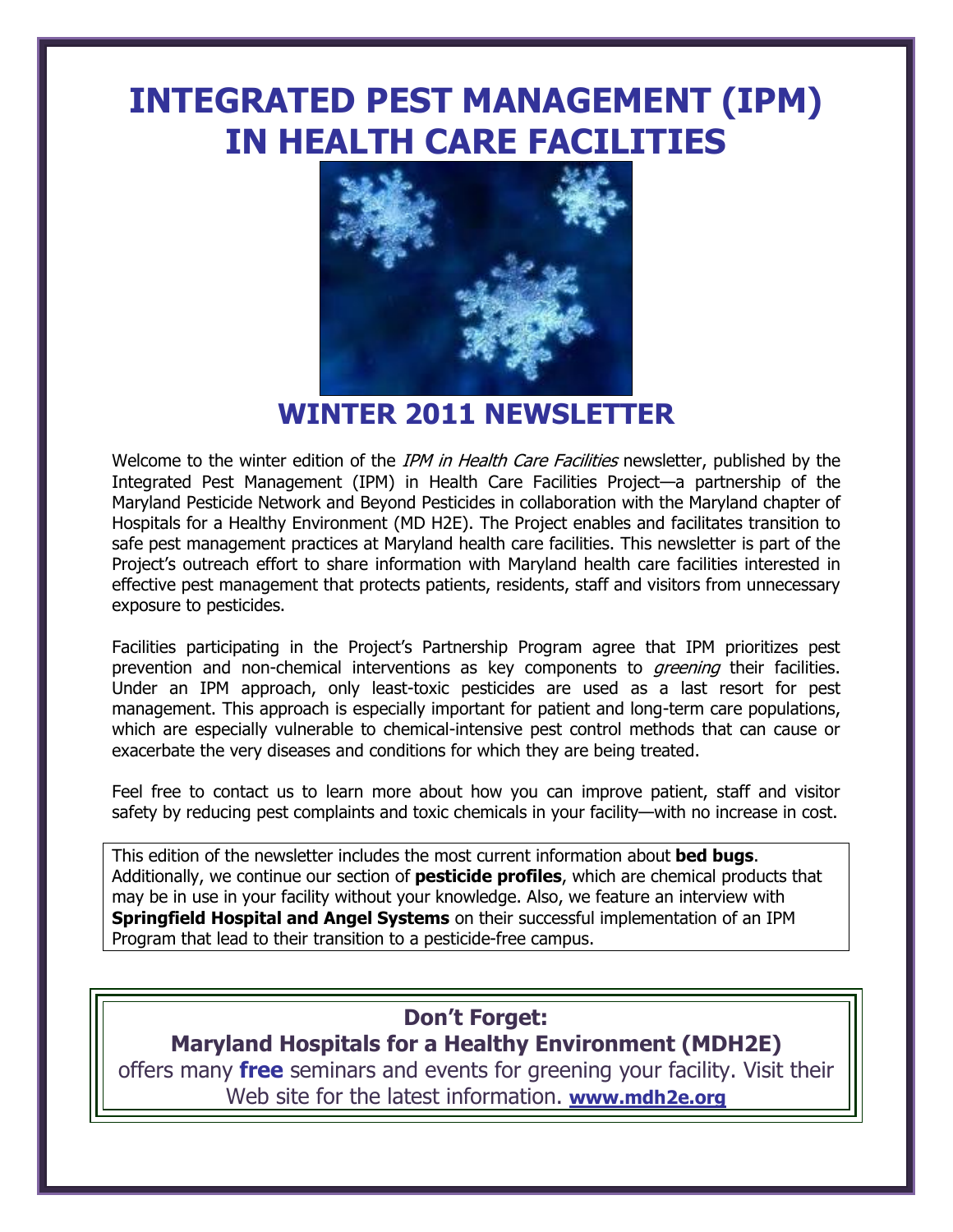

# **How do bed bugs get into your health care facility?**

People can get bed bug infestations in their homes, by visiting other infested homes, public venues such as movie theatres, hotels and homeless shelters where the insects hide in mattresses, pillows, upholstery and curtains. The bugs are stealth hitchhikers that climb onto bags, clothing, luggage, wheelchairs and other medical equipment.

# **Bed Bug Prevention**

- As with all pest prevention under an IPM program, seal up cracks and crevices that will allow entry and exit of pests, including door sweeps, window screens, etc.;
- Remove any animal habitats near, attached to, or inside the facility, such as bat roosts or bird nests in the eaves, roof or attic, and exclude animals from entry;
- Trap and remove host animals and nests;
- Remove debris and clutter from facilities (inside and out).
- If possible, keep beds away from the walls;
- Encase mattresses and box springs in zippered, bed bug-proof covers, which deny access to hidden areas and trap those already inside. After a year, bed bugs trapped inside will die. It will also make monitoring easier.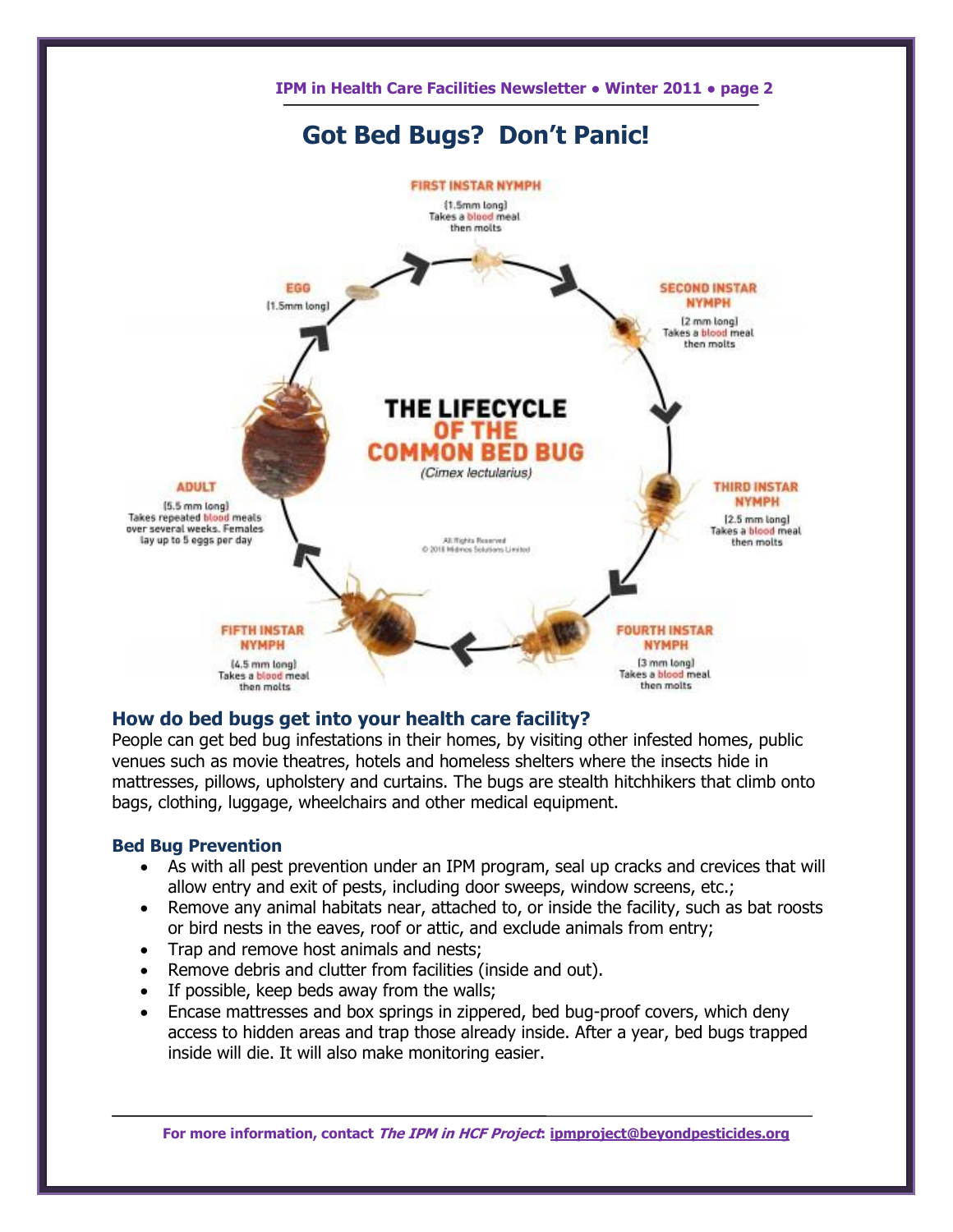# **Monitoring**

- Regular IPM monitoring in general facility areas should include indications of bed bug infestations;
- Have housekeeping staff regularly check for signs of bed bugs;
- All staff needs to be trained on identifying bed bugs, and to allay fear staff need to be educated about the limited health effects of bed bugs. These insects do not carry disease. Some people do not show any signs of bites while others may have many bites and react with localized swelling;
- Inspect new patients' belongings- clothes, wheelchairs and any other articles on admission for any evidence of bed bugs;
- Use of bed bug barrier under beds and sofas to trap bed bugs traveling from floor.

# **Identifying Bed Bugs**

Adult bed bugs are flat, elliptical, and between 1/8" to 1/4" inch wide. With a reddish-brown color, they appear somewhat like a flattened apple seed. Immature bed bugs are about the size of a pin head and yellowish to reddish purple. Bed bugs can survive a year on a single feeding. They are usually active at night, feeding on sleeping hosts.

## **Bed Bug Bites**

Human reactions to bedbug bites can range from swelling, itching and pain to nothing at all. There are no documented cases of bed bugs transmitting diseases in humans and they are not effective vectors of disease. Itching and inflammation from bites can generally be resolved with antihistamines and corticosteroids to reduce allergic reactions and antiseptic or antibiotic ointments to prevent infection. Bed bugs can show up as sore spots or itchy welts, often in a line. However, identification should not be based solely on the appearance of the bites since they can resemble bites caused by many other kinds of blood feeding insects, such as mosquitoes and fleas.



# **How can you detect bed bugs?**

When not feeding, bed bugs reside and breed in cracks and crevices of bed frames or headboards and along the seams, folds, or "buttons" of mattresses, or within box spring frames. Bed bugs do not restrict themselves to beds: up to half of the bugs in an infestation will be away from beds. The more severe the infestation, the further bugs, eggs, and hatchlings will be found from a bed. Rusty-orange stains can indicate infestation. Bed bugs can be found in:

- Cracks and crevices of the floor, plaster or ceiling moldings;
- Window and door casings, moldings, cracks in plaster, picture frames;
- Along the edge of carpeting;
- Under loose wall paper and switch plates and outlets;
- In drapery pleats, the upholstery of sofas or chairs or the folds of clothes hanging in the closet;
- In the cracks and crevices of night stands or bureaus;
- Inside clocks, phones, televisions and smoke detectors, etc.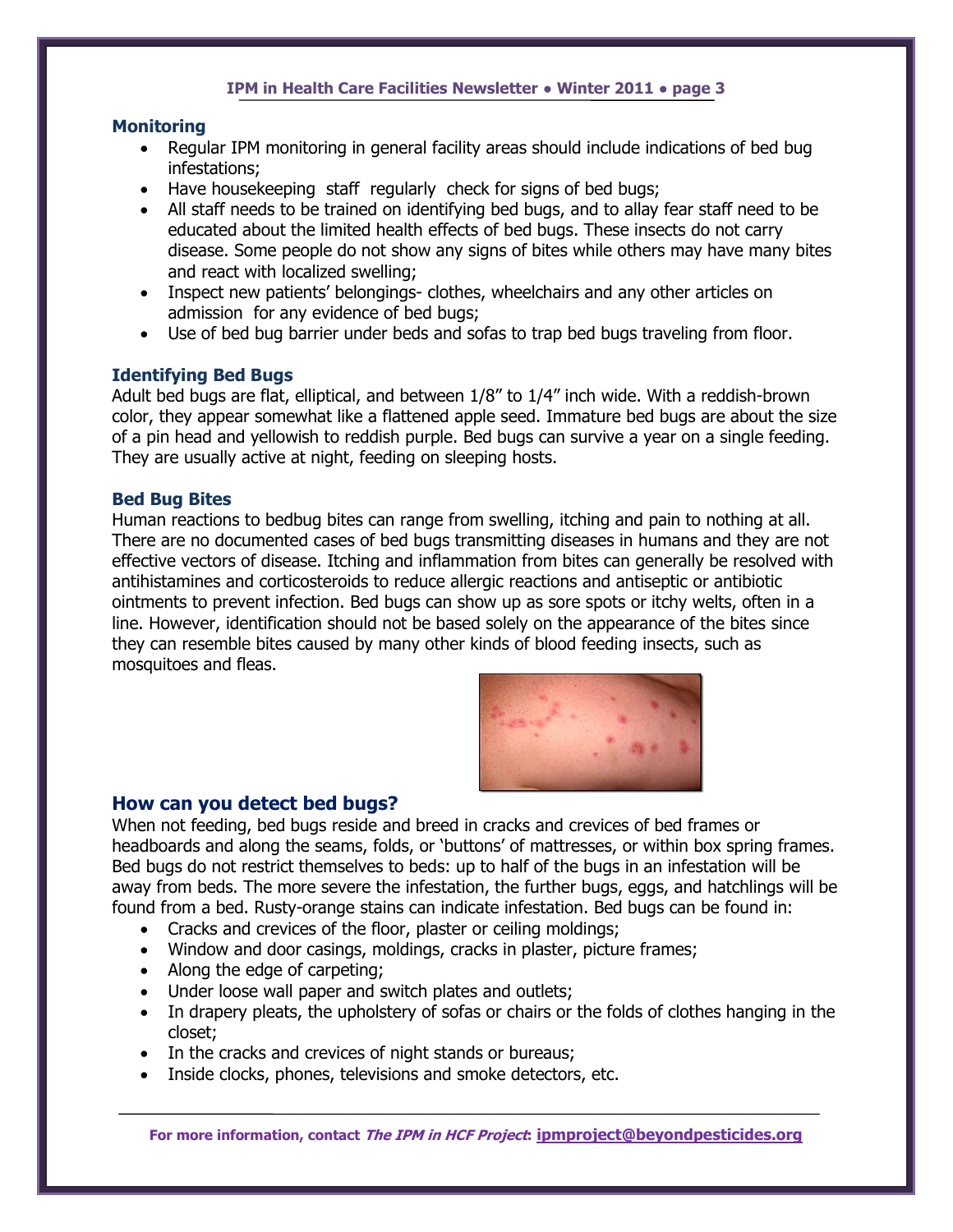Investigate the possible cause of the infestation. By getting rid of the source, you will help rid the infestation in your facility. Bed bugs, including eggs, may be carried from infested areas to non-infested areas on clothing, in luggage, in furniture or bedding. They can also travel between rooms. Rodents, birds, and bats can serve as alternative hosts.

# **Intervention**

It is not necessary to treat all rooms/units in the facility -- just the affected and adjacent units.

# **Pesticides are not a first line of response nor are pesticides always needed to eliminate bed bugs.** The consensus among IPM experts is that there is very little value to interior perimeter treatments with pyrethroids or pyrethrins. For example, an article in Pest Control Technology magazine a few years ago noted that pyrethroids, commonly employed to kill or prevent bed bugs "are not providing more than 50% mortality as residuals and as direct contact insecticides." Bed bugs are highly adaptive, with resistance to these insecticides being observed within generations of a single infestation. In addition, use of these insecticides exposes patients' visitors and staff to health risks such as exacerbation of respiratory illnesses, Parkinson"s disease, and other documented health effects. Instead, treatments with borates or

The focus of an IPM bed bug program is monitoring, prevention and physical elimination. Frequent (at least every 2 weeks) monitoring inspections and follow-up treatments are recommended.

diatomaceous earth are more effective and far less toxic to residents and staff.

# **Appropriate staff (Maintenance, Housekeeping) should:**

- Carefully inspect furniture, mattresses, linens-and belongings brought into the facility for bed bugs or rusty-orange stains that indicate infestation
- Fill cracks, nooks or crannies in bed frame, floors, walls, the edge of baseboards and moldings with sealant
- Re-glue loose wallpaper
- Alert the IPM Coordinator about a possible infestation so that the vendor's technician can be notified.

# **Your vendor should:**

- Have access to using canine 'helpers' to sniff out bed bug infestations
- Vacuum bugs for visible bugs and debris and either
- Steam clean, use a thermal/heating system to kill bugs and eggs or use frozen CO2 to kill bugs and eggs.

## **Vacuuming bed bugs**

"Standard" non-chemical intervention for removal of bed bugs and eggs should include dismantling and treating bed frames, upholstered furniture, drapes, rugs, etc., for vacuuming/steaming. All furniture must be thoroughly vacuumed/steamed, with shelves, detachable furniture legs, etc., removed to reach crevices. Walls and floors must be thoroughly cleaned. Better results are achieved by scraping the end of the suction wand repeatedly over the harborage area. Vacuum bags are immediately discarded. Brush attachments enhance the potential for spread by allowing bugs and eggs to adhere to the bristles.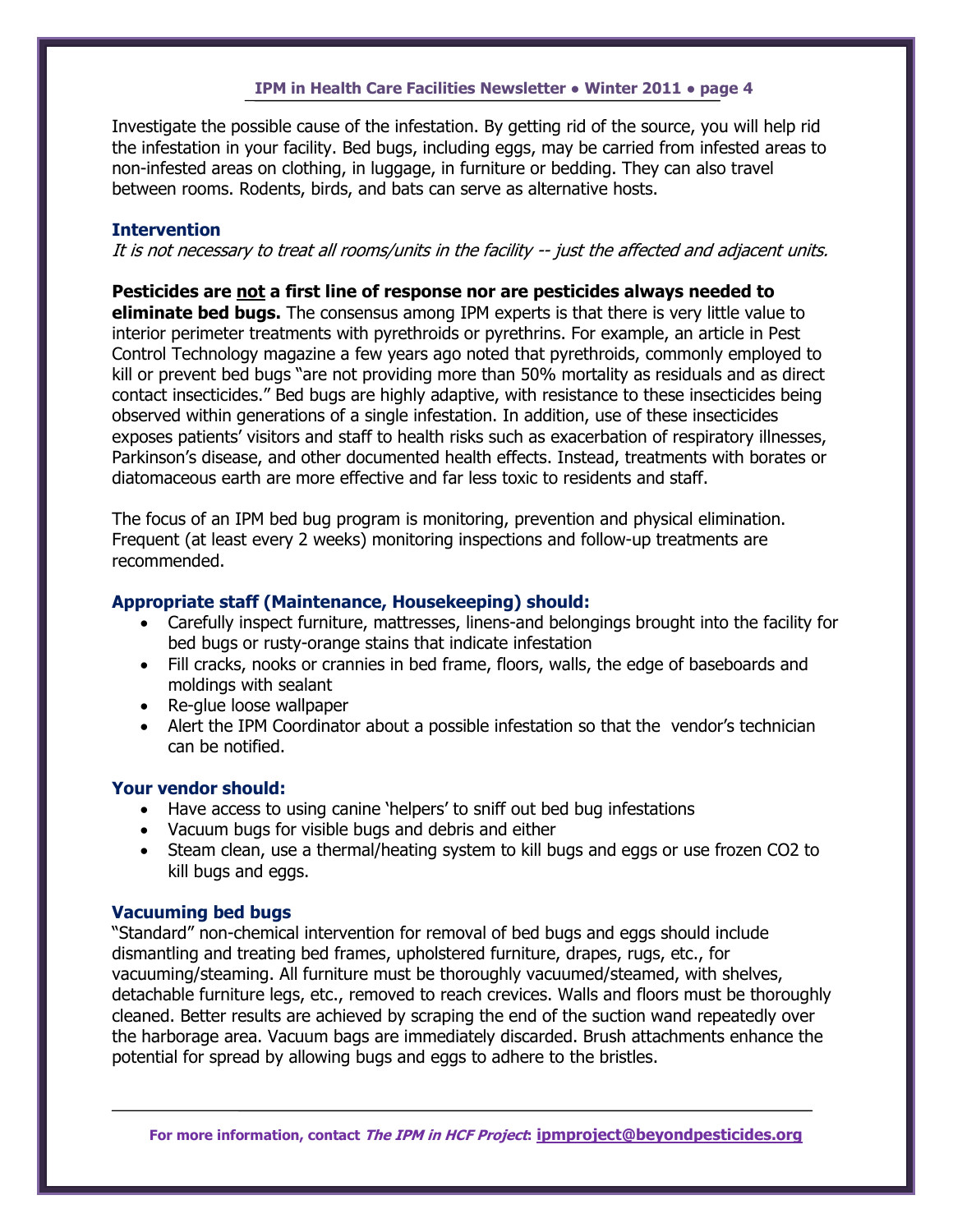# **Steam Cleaning**

Steam temperatures of approximately 220°F kill bedbugs and eggs on contact. "Dry-steam" and other low-moisture systems are best, as they reduce the possibility of mold growth. Lowmoisture steamers are available from such companies as AmeriVap Systems (tel: 800-763-7687) and Hi-Tech Cleaning Systems (tel: 866-606-1355). Vendors should use a commercial-grade steamer with variable steam outputs and multiple attachments. Larger brush heads are better as smaller diameter tips are less efficient and frequently emit too much pressure, causing bugs and eggs to be blown off the substrate and scattered rather than eliminated. Steam can be used to treat almost any area where bed bugs are found or suspected. Avoid treating finished wood surfaces or delicate items that might be damaged by high heat."

# **Thermal Treatment**

Heat must be applied evenly throughout a structure to kill bed bugs wherever they are hiding, including inside walls. Thermal treatment uses fans and a heat source; the area is heated to 140°F and held until all areas within the space are heated to 120°F. A whole room can be heated, or items may be enclosed in thermal units placed within a room.

# **Cryonite Treatment**

Cryonite® is being offered by some vendors that claim it is a successful non-toxic and chemical-free method of killing bed bugs and eggs. It is a pressurized carbon dioxide "snow" that kills bed bugs and eggs by rapid freezing. The system is optimized for crack and crevice treatment.

Some vendors provide mattress and box spring encasements in order to encase both the mattress and box spring in zippered (plastic) covers, which deny the bugs access to inner, hidden areas and trap those already inside. After a year, bed bugs trapped inside will die. Encasement is necessary if an infested bed is to be kept. They also help protect new bed components until the current infestation is eliminated. Heavily infested or damaged mattresses, frames and headboards may warrant disposal. Infested items to be discarded should be bagged or wrapped to prevent dislodgement of bugs en route to the dumpster.

## **Least-toxic chemical controls**

Thorough treatments (spaced approximately two weeks apart) as outlined above should eliminate most bed bug infestations. In the case of a severe infestation where the above is insufficient, intervention can include the following:

- Clean vacuumed areas (see above) with diluted borax (2 oz per quart of water)
- A residual treatment with fresh water diatomaceous earth (avoid products that include pyrethrins/pyrethriods in combination with diatomaceous earth)
- Wall void treatment with sodium borate or food-grade diatomaceous earth
- Insecticidal soaps and silica aerogels provide a least-toxic control that you can employ if all else fails.
- All other pesticides should only be used as a last resort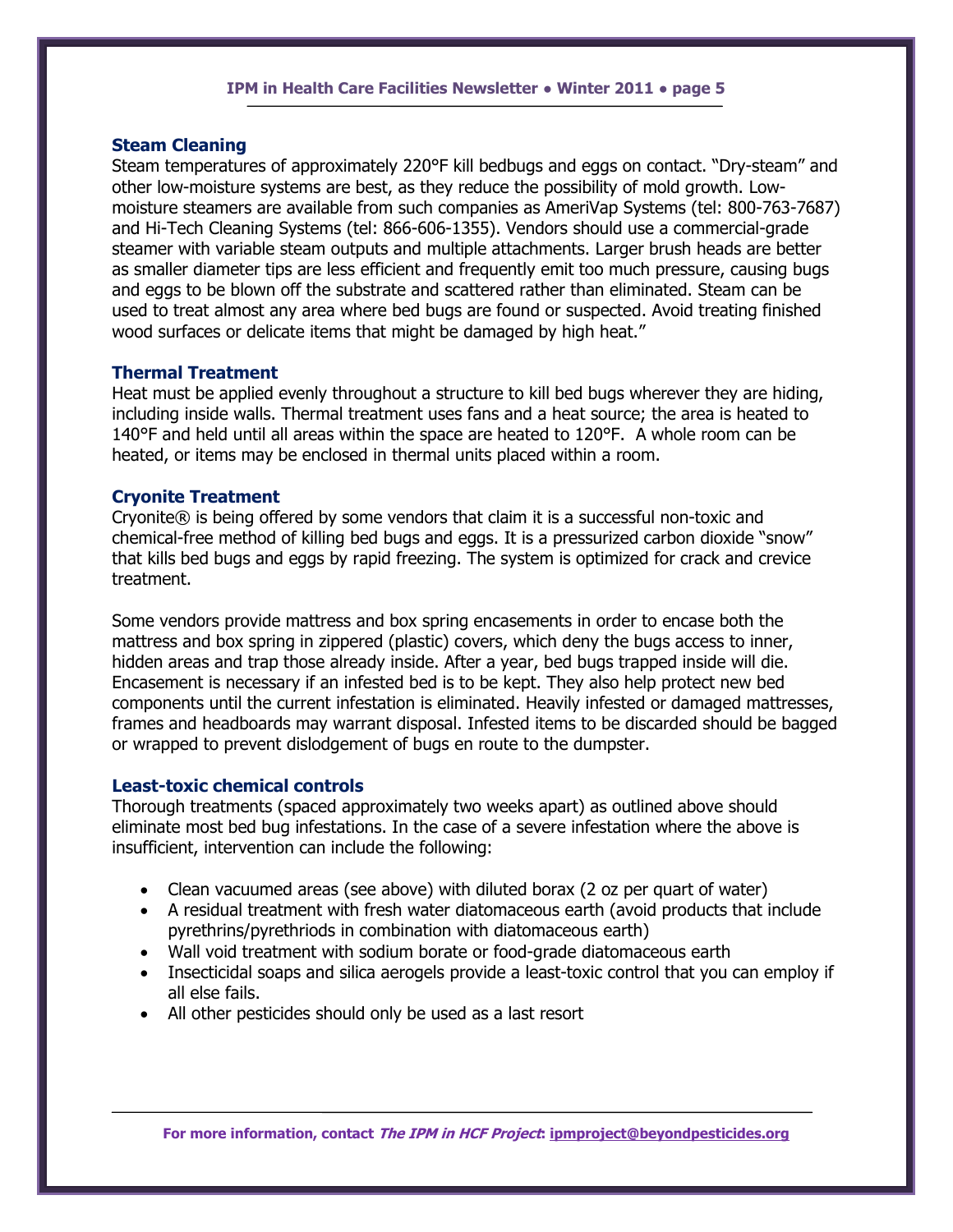# **Other steps the facility can take when admitting patients with bed bugs in their belongings:**

- Launder clothing in hot water (at least 120°F). Clothing, footwear, toys, stuffed animals, backpacks and other non-launderable items can conveniently be de-infested by heating them for a period of time in a dryer at most settings. A typical clothes dryer run for five minutes at low, medium or high heat produced temperatures of about 140, 150 and 180°F, respectively, plenty hot to kill bed bugs. While certain items may require professional dry-cleaning, utilizing conventional washers and dryers may help limit the spread of bed bugs.
- Infested "Dry clean only" clothes can be placed 'dry' in a dryer for 30 minutes on medium heat without damaging the clothes while killing the bed bugs. Enclose clothes in plastic bags when moving them through the facility.

#### **Sources**:

Pest Control Technology, *Killing Them Softly: Battling Bed Bugs in Sensitive Accounts*, by Michael F. Potter, Alvaro Romero, Kenneth F. [Haynes and Erich Hardebeck](mailto:) January 2007; **[www.pctonline.com/articles/article.asp?ID=2822&IssueID=226](http://www.pctonline.com/articles/article.asp?ID=2822&IssueID=226)** Stern Environmental Group website: **[www.sternenvironmental.com/bedbugs/services.php](http://www.sternenvironmental.com/bedbugs/services.php)** Pest Control Technology, *Killing Them Softly: Battling Bed Bugs in Sensitive Accounts*, by Michael F. Potter, Alvaro Romero, Kenneth F. [Haynes and Erich Hardebeck](mailto:) January 2007; **[www.pctonline.com/articles/article.asp?ID=2822&IssueID=226](http://www.pctonline.com/articles/article.asp?ID=2822&IssueID=226)**





# **Pesticide Profile: BIFENTHRIN**

**Talstar**©**: what is it, why is it being used in your health care facility and should you be concerned?**



The most common product containing the synthetic pyrethroid pesticide **bifenthrin** in health care facilities is **Talstar** concentrate formulation, used primarily for managing ant complaints and more recently for bed bugs. The Environmental Protection Agency (EPA) stated that professional pest control applicators, as well as residents and pets, can be exposed to bifenthrin during and after applications around the home and in commercial and industrial settings. It is classified by EPA in **Acute Toxicity Level II** (moderately toxic) and in **class C** (a possible human carcinogen).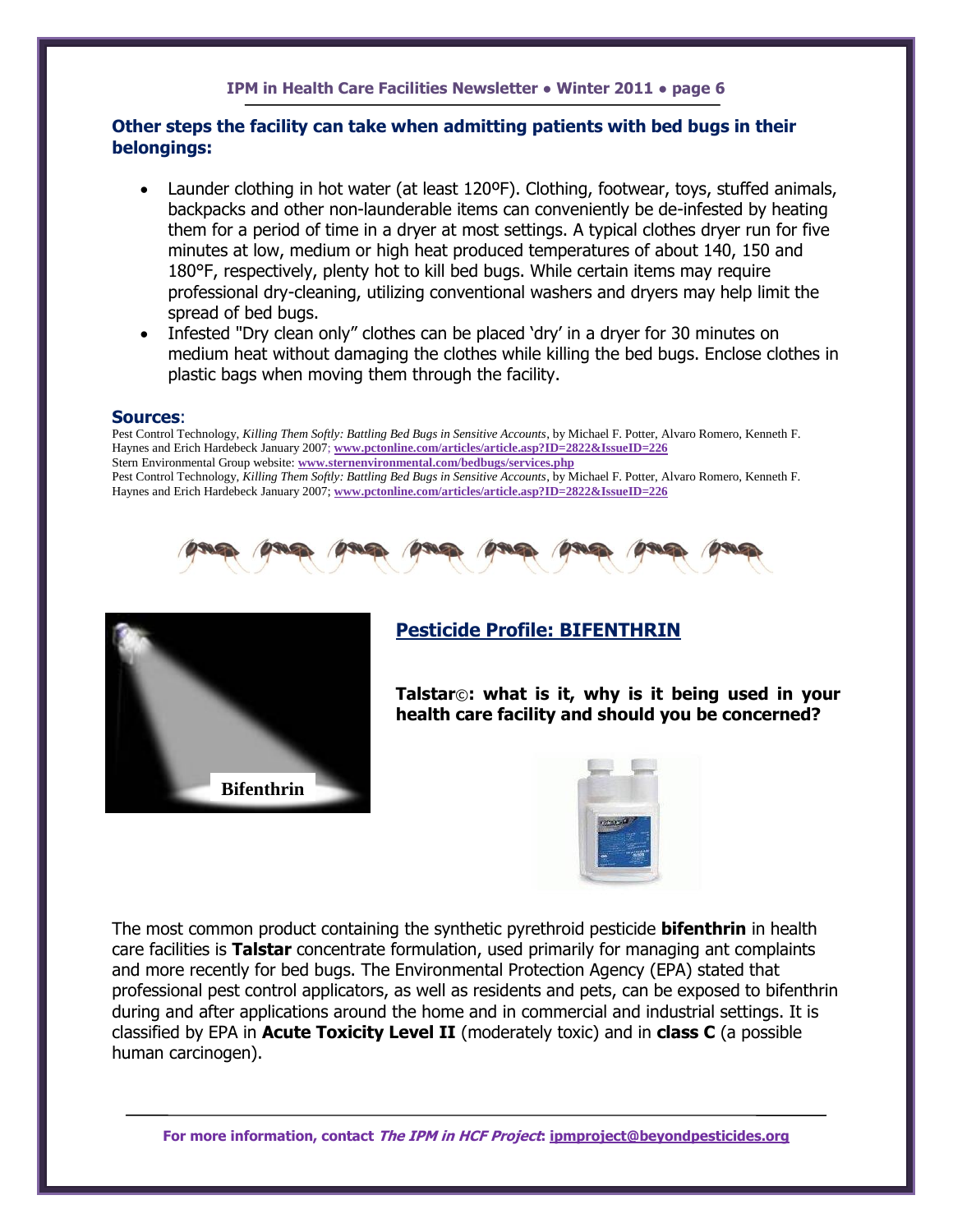#### **Introduction**

We continue our profile of pesticides currently in use in health care facilities since it came to our attention that some pest management providers are relying on chemicals as a first choice product to pest management in those settings. This approach is antithetical to IPM, where least-toxic pesticides are used  $\omega n/r$  as a last resort. The significant health risks linked to bifenthrin exposure need to be seriously considered given the vulnerable populations that health care facilities serve. This is especially important since there are successful nontoxic and less toxic interventions available for the very pest pressures for which bifenthrin is now being used. In an IPM program, pest sightings indicate that there are causes that need to be addressed. These underlying causes could be structural or mechanical in nature or sanitation could be a cause. When the source is addressed, most often there is no need for pesticide use.

At times, however, when all non-chemical methods have been exhausted and the pest problem continues, a pesticide may be needed. In an IPM program, least-toxic pesticides are only used as a last resort. Boric acid products can address the same pest problems that bifenthrin does. It is a least-toxic product and does not pose the health hazards that exposure to bifenthrin can cause. While it takes more time for boric acid to resolve the issue, boric acid will be successful; and it will protect patients, staff, residents, visitors and the environment from exposure to a toxic chemical. Because it does not volatilize, boric acid is considered a least-toxic product.

# **Mode of Action**

Bifenthrin, as a synthetic pyrethroid insecticide, causes toxicity by acting as a paralytic agent. The insecticidal properties of synthesized derivatives of the naturally occurring pyrethrum come from the ketoalcoholic esters of chrysanthemic and pyrethroic acids. These acids are strongly lipophilic and rapidly penetrate many insects and paralyze their central nervous system. Bifenthrin is often used in health care facilities as a concentrate in a spray formulation and is applied to baseboards and floors where ant trails have been sighted.

#### **Toxicity**

The potential acute effects from bifenthrin inhalation exposure include sneezing, nasal stuffiness, headache, nausea, incoordination, tremors, convulsions, facial swelling and burning or itching sensations. Infants are the most vulnerable due to their inability to efficiently break down the pyrethroids. Many pyrethroids have been linked to endocrine disruption, which can adversely affect reproduction, interfere with the immune system and increase the chances of breast cancer. Bifenthrin has also been linked with neurotoxicity and is classified by U.S. EPA as a possible human carcinogen.

#### **Breakdown and Volatility**

Bifenthrin is volatile. Volatility is the capacity of a substance to evaporate, thus moving through the air, being easily inhaled and moving widely as its persistence permits. Studies show health impacts of pesticides at extremely low levels, even when the health effect is not seen at larger doses. These low level exposures are not typically evaluated by EPA.

#### **Environmental Fate**

Bifenthrin is extremely toxic to fish and other aquatic organisms. It is also moderately toxic to bees and non-human mammals. Birds, particularly waterfowl, can become indirectly affected due to the threat of a contaminated food supply.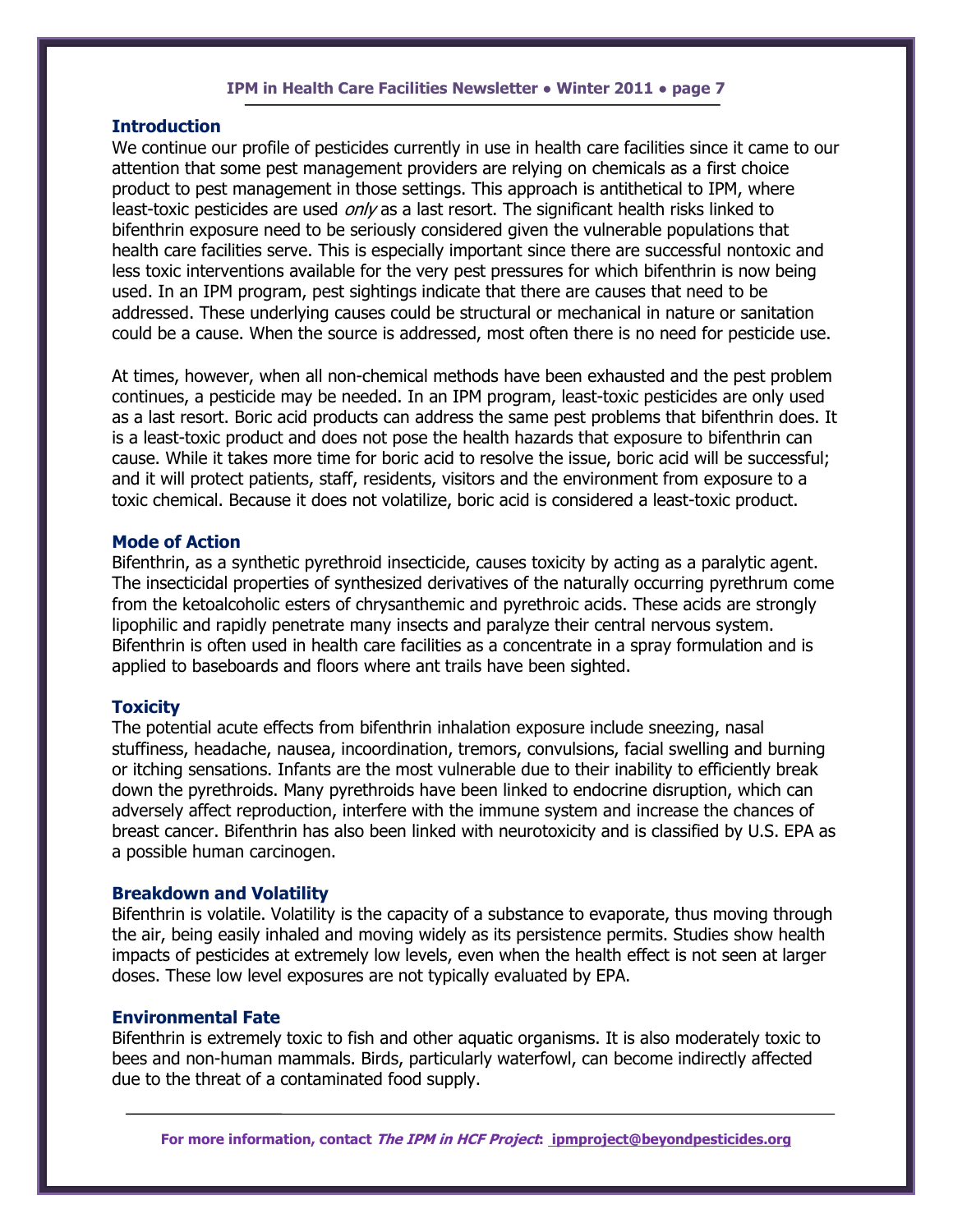#### **Resistance**

Some species of spiders, mites and beetles have documented resistance to Talstar. Pesticide resistance is the adaptation of pest species targeted by a pesticide resulting in decreased susceptibility to that chemical. Pests develop a resistance to a chemical through selection. The most resistant organisms are the ones to survive and pass on their genetic traits to their offspring.

# **Non-Toxic and Least-Toxic Options to Talstar**© **for Structural Pest Management**

Boric acid, silica gels, diatomaceous earth and essential oils

#### **Sources**:

 **[www.beyondpesticides.org/gateway/pesticide/bifenthrin.htm](http://www.beyondpesticides.org/gateway/pesticide/bifenthrin.htm) [www.fmcprosolutions.com/Home/LabelsMSDS.aspx](http://www.fmcprosolutions.com/Home/LabelsMSDS.aspx) [pesticideinfo.org/Detail\\_Chemical.jsp?Rec\\_Id=PC32863](http://pesticideinfo.org/Detail_Chemical.jsp?Rec_Id=PC32863)**



# **Beyond Pesticides: Gateway on Pesticide Hazards and Safe Pest Management** [Go to the Gateway](http://www.beyondpesticides.org/gateway/index.htm)

Beyond Pesticides has created a new database tool that is intended to provide decision and policy makers, practitioners and activists with easier access to current and historical information on pesticide hazards and safe pest management, drawing on and linking to numerous sources and organizations that include information related to pesticide science, policy and activism.

# **Currently, the Gateway lists over 300 pesticides and contains the following information:**

- Beyond Pesticides ChemWatch Factsheet
- General information: product names, chemical class, uses & alternatives, toxicity rating
- Health and environmental effects and citations
- Regulatory status
- Key studies
- Supporting information: other factsheets, studies, databases and reports

If you have reports, factsheets, databases, articles, commentary that you think should be made available through the Gateway, please send them to **[gateway@beyondpesticides.org](mailto:gateway@beyondpesticides.org)**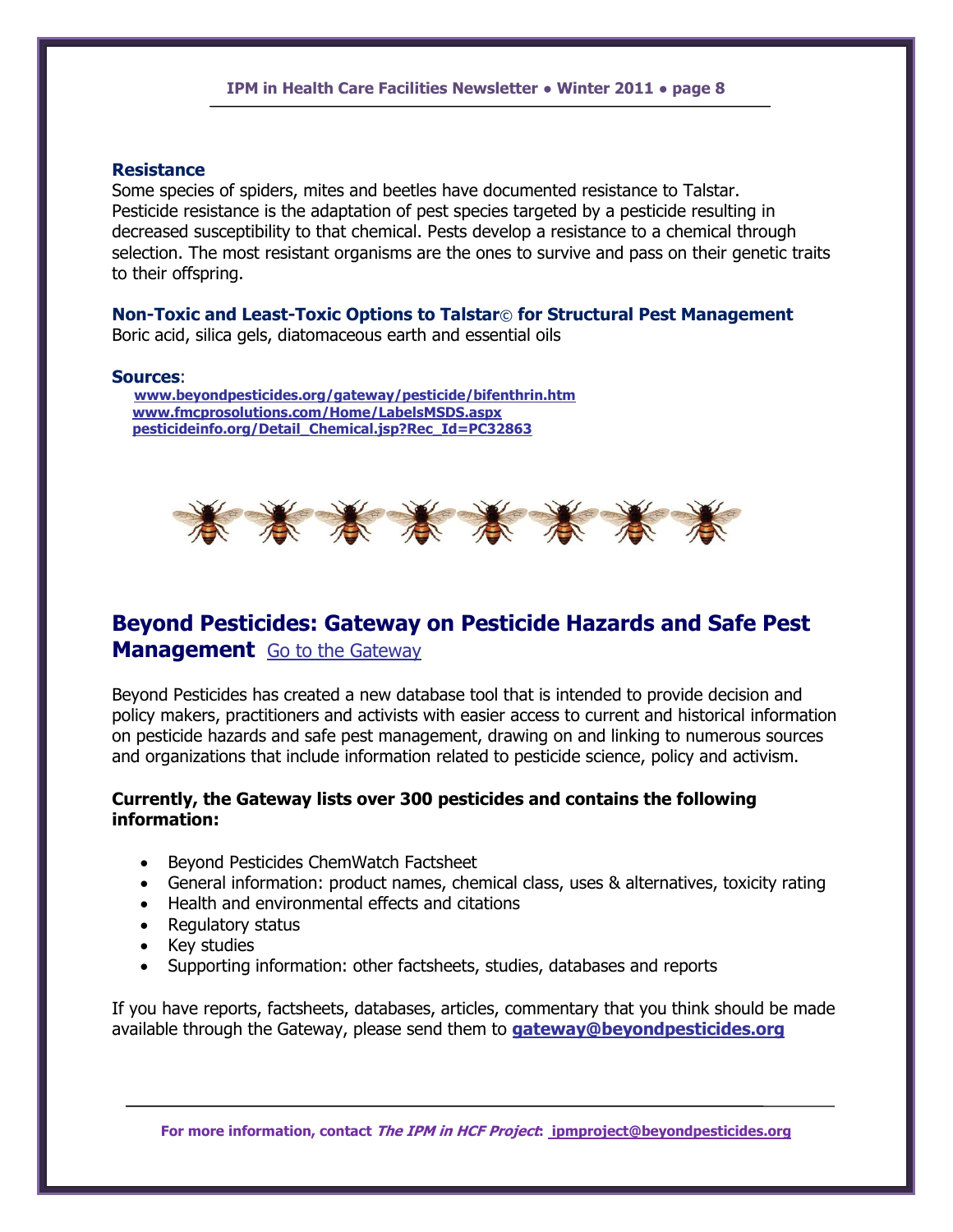# **An Interview with Springfield Hospital Center and Angel Systems**

# **Background**

Springfield Hospital Center, located in Sykesville, Carroll County, joined the Integrated Pest Management in Health Care Facilities Project (IPM in HCF) in 2006. Springfield is owned and operated by the State of Maryland within the Department of Health and Mental Hygiene (dhmh.maryland.gov/Springfield). Springfield opened its doors to patients in 1896 and has been in continual use ever since, dedicated to serving the mental health needs of patients throughout the state. Angel Systems (www.angelsystems.com) was hired as Springfield"s pest management vendor in 2008 after a bid process typical of the State procurement structure and in consultation with the IPM in HCF Project. Angel has an IPM contract with Springfield. In November 2010, the IPM in HCF Project presented its first-ever awards for transitioning to and sustaining a pesticide-free facility to Springfield and to Angel.

The following interview took place at Springfield on February 9, 2011 between the **IPM in HCF Project, Winnie Barnes (WB)**, Housekeeping Supervisor at Springfield Hospital and **John MacTaggart (JMT)**, Branch Manager for Angel Systems.

**IPM Project Editor (ED):** For background purposes, Winnie and John, can you share with us how long you have been in your respective positions?

**WB:** I have been the Housekeeping Supervisor at Supervisor for the last seven years, but have been at Springfield for 35 years.

**JMT:** I have been at Angel for 16 years where I am the Branch Manger...an active Branch Manger, meaning that I am onsite/in the truck every day. That is how long I have been in the pest control business, prior to that I was in construction.

**ED:** Please tell us about Springfield State Hospital Center. Describe its history and the current patient population it serves.

**WB:** Springfield opened in 1896 with about 3,000 patients. Now we have between 300 and 400 inpatients. The place has really been downsized in just the 35 years that I"ve been here. Many buildings have closed; they are trying to get it more centralized.

**ED:** How long has Angel Systems been practicing IPM? What brought about the change to IPM from conventional pest management?

**JMT:** For about 16 years, when I came onboard. We started it at the very beginning to our contracts with government bases. We were one of the first companies that started IPM at our government sites throughout the DC/Virginia region. You can say that we were green before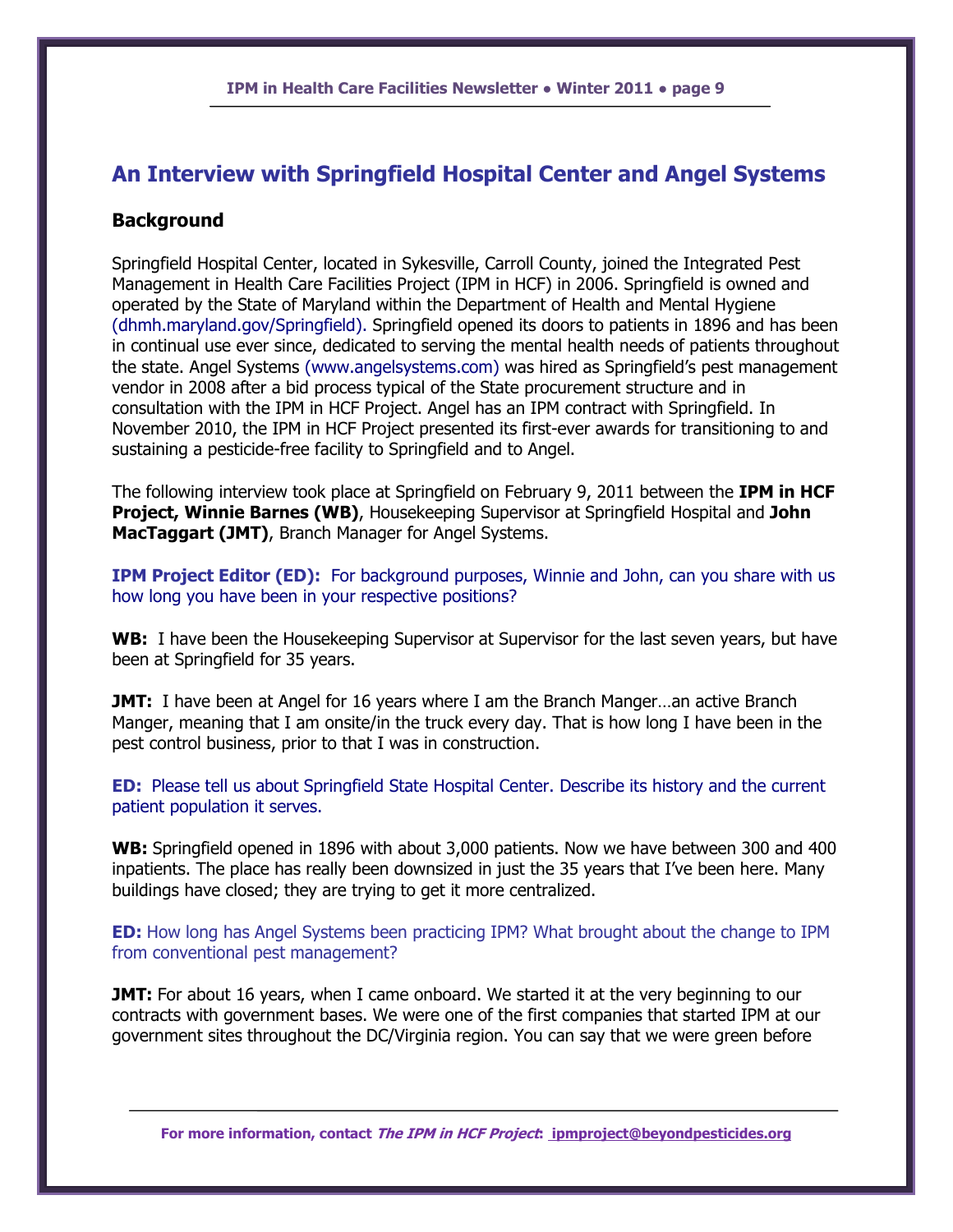most people were. As more information became available about green products and services, we always seemed to be ahead of most other companies.

#### **ED:** Do you find it well received in most places you service?

**JMT:** Not at the very beginning. Green pest management was misunderstood and unaccepted. Now, I believe it is more accepted, but people still don"t understand it. IPM or Green Pest Management has to be defined [nationally] because right now anybody can claim to be green and because it's not regulated, it's not enforced.

**ED:** How would describe IPM if you were telling somebody else about it? How would you tell someone about Springfield"s pest management program?

**WB:** No chemicals! We don't spray, we inspect. It's been a learning process...teaching people how to handle their food and not leave it lying around. It's all those little things that you don't think about. But, it was a hard process at first because people were so used to someone coming in to take care of the problem by spraying. They felt it was the company"s job to treat for pests.

**JMT:** People get into their comfort zones. As long as someone's in their comfort zone, they can't see any reason to change. You know, nobody likes change except a baby's diaper. It's like Winnie was saying, it could be as simple as changing your garbage schedule.

#### **ED:** That's what you did here, right?

**WB:** Yes, we went from pulling trash once a day to twice a day.

# **ED:** And that was an institutional change brought about by the implementation of your IPM program?

**WB:** Yes. For example, what good is emptying a trash can in an office on Friday morning when you eat your lunch Friday afternoon and leave it sitting on your desk and in your trash can until Monday?

**JMT:** But there is still resistance because people want to see the pest company come in and do something.

WB: People still might say, "I saw him [PCO] and he didn't do anything." They still want that fix right away.

**JMT:** Inspecting and making recommendations are what we are doing, but, again, it's the whole comfort zone. In a facility like Springfield, newsletters and other education keeps people informed that pest management is an ongoing process. We [Angel] also have meetings with housekeeping and maintenance staff as part of the ongoing IPM program here at Springfield.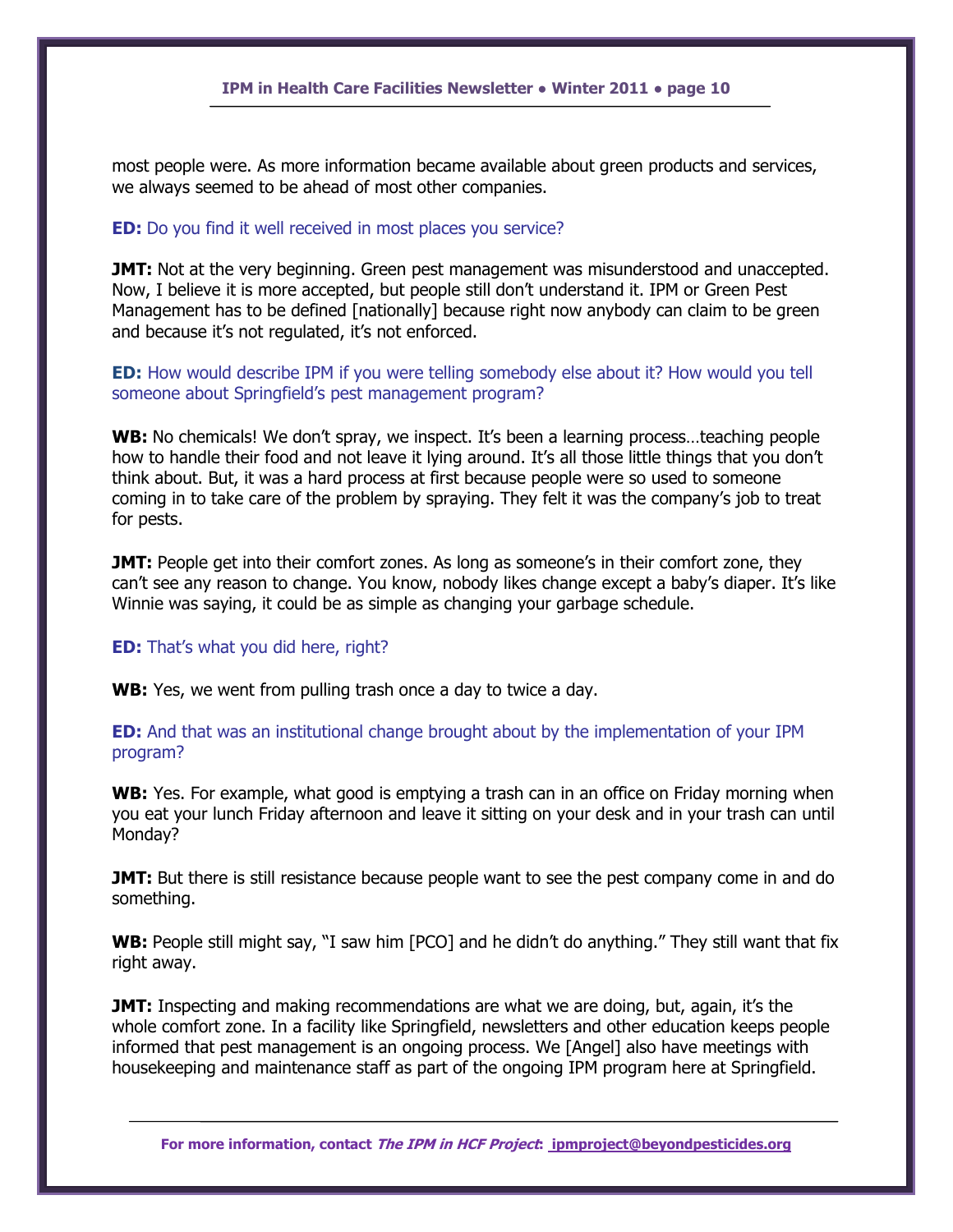**JMT:** One of the luxuries here is that the key personnel are in-house; they are not vendors like in other facilities. Everybody here is held accountable because they are all in-house staff.

WB: New hires get training in pest management as part of orientation.

**ED:** What was Springfield's pest management regimen prior to converting to an IPM program?

**WB:** Conventional: spray and walk away.

**JMT:** People used to joke that you could come in the next day and the baseboards would still be glowing. It was a proactive approach, but it was a chemical approach.

**WB**: In the old days, we [housekeeping] used to spray ourselves. I remember one time after we sprayed, the smell was so strong and the patients complained so much that we had to go back and scrub everything down—floor to ceiling—three times because it was making them so sick!

**ED:** Was there general agreement among management staff in adopting an IPM approach or did you find resistance? If so, it might be helpful to other facilities considering adopting IPM to know how administration moved forward.

WB: The resistance was in IPM being labor intensive and with the State budget fixed, they were not going to hire additional maintenance staff.

**JMT:** IPM requires caulking, repairing holes and leaks and other such things and in a short staffing situation, the maintenance crew didn"t want anything else thrown at them. So, I will do caulking here and there—not a whole room, because that is the facilities" responsibility, but a little caulking here, a little steel wool there is something an IPM pest technician should expect to be part of their job. Part of what sold people on IPM was the push for energy savings, particularly in old buildings.

**WB:** Administrators want to know how they can save money. By caulking or adding door sweeps or replacing doors, they are saving on energy costs. Pest management is an added benefit to doing that.

**ED:** So would you say that structural IPM is a secondary benefit to a strategy to becoming more energy efficient?

**JMT:** Yes, that what drives many businesses, pest control operators can benefit by being more green. Sometimes you just need a wakeup call.

**ED:** Winnie, what long-term benefits do you see for Springfield's patients and staff from the IPM program?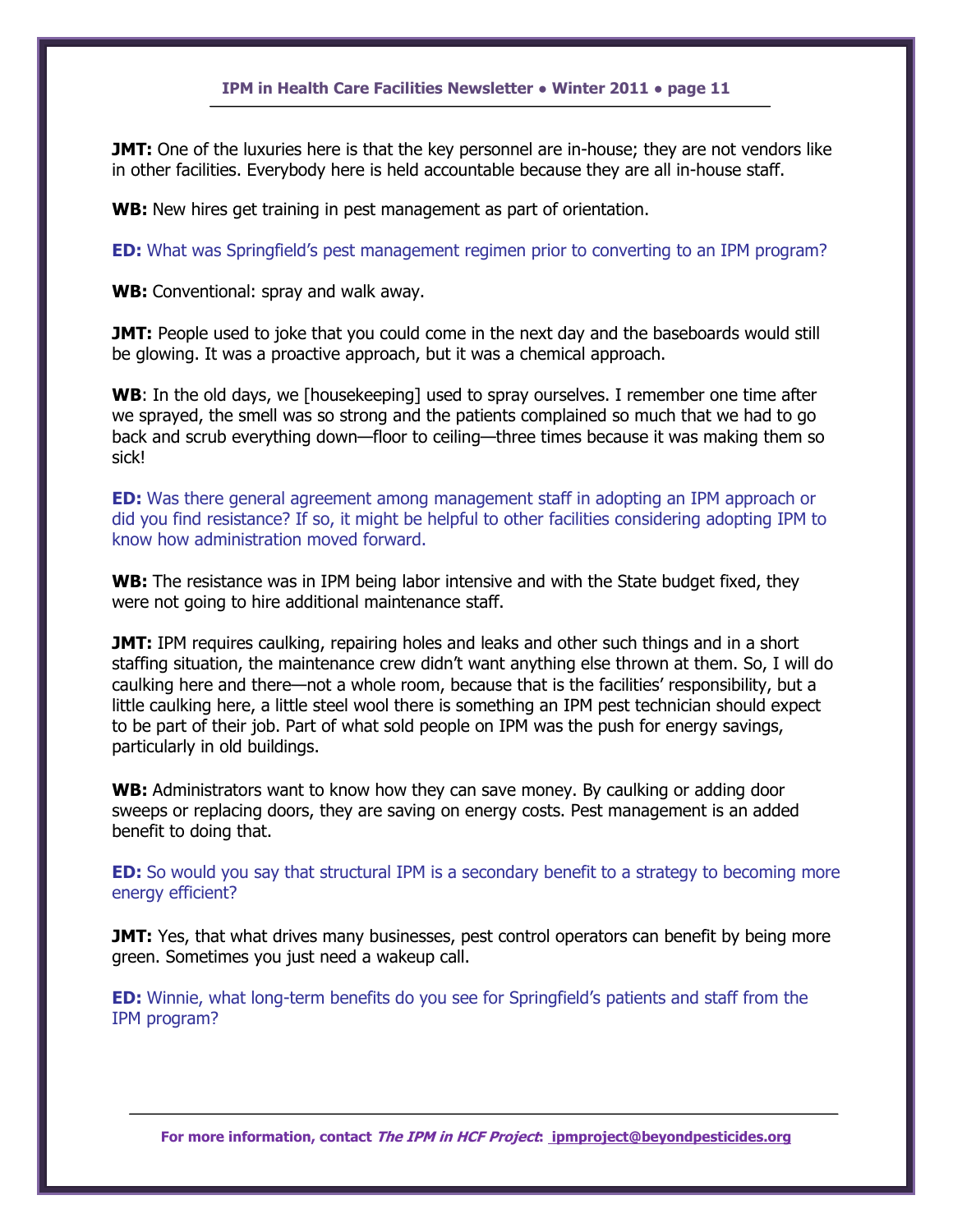**WB:** They don't run the risk of getting any sicker than they already are by being exposed to chemicals. It"s definitely a healthier environment!

**ED:** What would you like to convey to other health care facilities considering transitioning to IPM and pesticide-free landcare?

**WB:** Do it, but know that it's a long process. It takes a while to change people's behavior. Look at me, I was skeptical. I was sure this wasn't going to work, so you have to allow the program to run its course. Now, I really like it; I don't even use anything at home anymore!

**ED:** Considering that the Springfield campus includes many buildings over 100-years-old and encompasses multiple acres in a rural setting, what was your biggest challenge to creating and sustaining a pesticide-free facility?

**JMT:** Well, in our business, the question is: why would you treat the same crack over and over again, year after year when you can just reach down one time and caulk it? Working with a proactive approach saves labor and becomes cost effective to the business. What we do is take a building [or a campus] and break it down into one square to isolate the problem. We compress the problems inward to compact to problem to a certain area. So, as long as you eliminate areas all the way back in, you only have to go to that one area. You don"t have to stay there for an hour and go to multiple areas.

#### **ED:** John, is there a story you could share that would help illustrate your point?

**JMT:** OK, last year the chapel here had a yellow jacket infestation. They had gotten inside the building by flying in through the soffit, got over the wall, then through the layers of insulation and compressed themselves between the insulation and the wall to the point where the nest was making like a water spot mark coming through the ceiling. So, that meant the problem was contained to one area, but we had to go in and get the nest out. The guy [John"s helper] went in and started poking the ceiling, and the bees started flying out. The nest was about  $4 \times 5$ feet. At that point everyone evacuated—quickly! We had to go back in with suits [protective gear] and a shop vac to get them all out. We had many admirers from behind the glass, but no one wanted to come inside and help.

**WB:** (laughing) I can't imagine why!

**JMT:** We got them all. The repairs were made and the problem has been eradicated.

#### **ED:** You got them all with that one time vacuuming?

**JMT:** Yeah, we got them all. There were a few stuck in between the windows and we had to vacuum there, too, but we got them all.

#### **ED:** And no one got stung?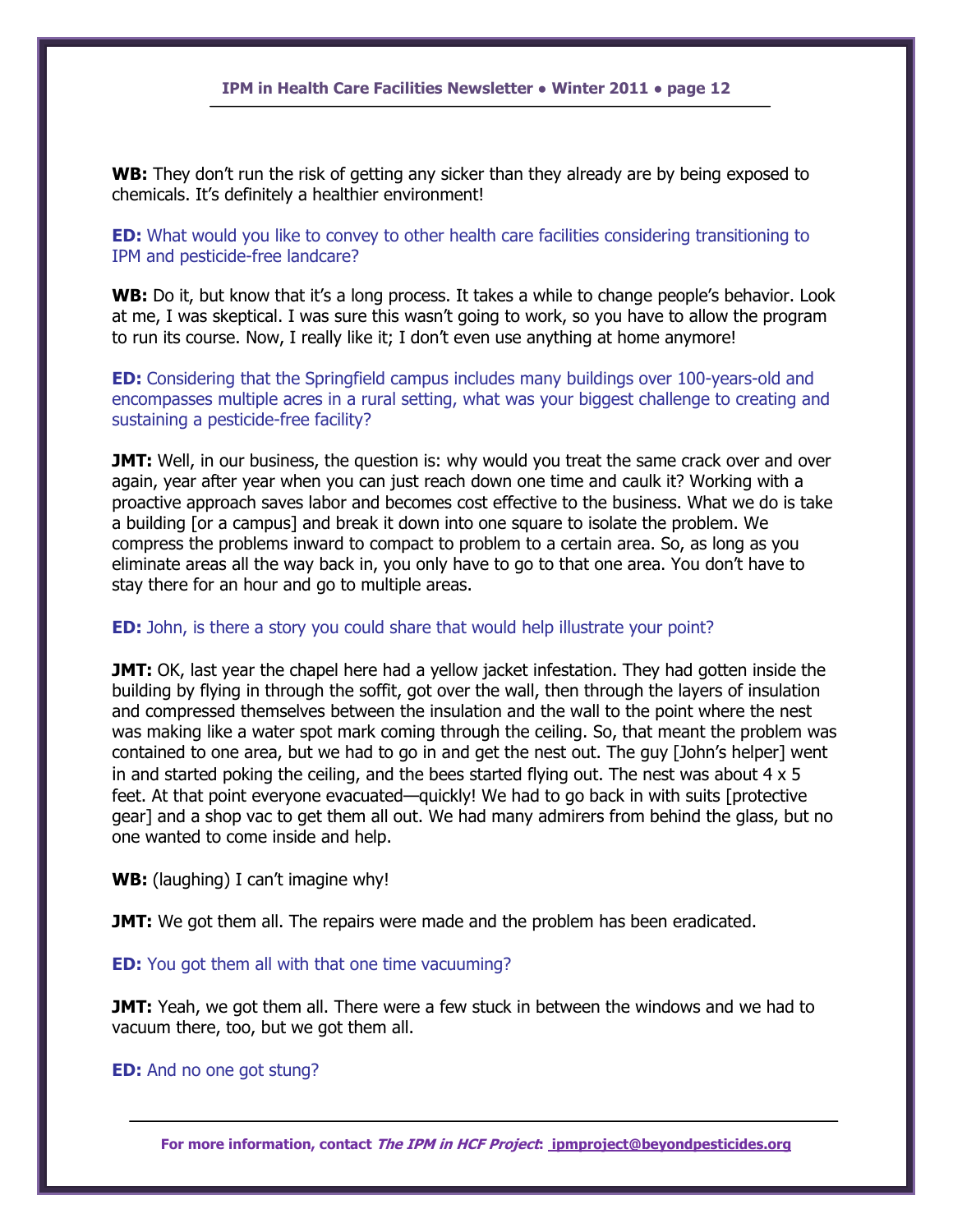**JMT:** Nope, no stings. But, I did have a dilemma, since it was in a church. You know, we're all God"s creatures…I wondered if I should have just let them out the door…

#### **ED:** John, what do you think is the biggest challenge to creating a pesticide-free facility?

**JMT:** The biggest struggle is getting people to change their behavior. They are so used to calling in the pest guy, that there is resistance to doing something a new way. The sustainability of the education is the hardest part. People get so caught up in their lives, they don"t think about pest management. In my experience, what I"ve learned is that pests need three things to survive: food, water and shelter. I concentrate on removing the first two avenues because in areas with building this old, they will always find shelter. So, to solve the problem, we take away the access to food and water. We"ve had great success by looking at the first two. Sometimes, we can almost solve the problem over the phone.

#### **ED:** Winnie, do you agree with that?

**WB**: Yes. I've learned so much just by being in my job. We've gone through the learning phase together. And, it helps that IPM training is part of our general orientation program now.

**ED:** Yes, I agree with you. And, the IPM Project provided training DVDs for the facility to be used exactly for that purpose. The Project has a short training DVD for orientation and a longer version specific to EVS, Maintenance and Dietary staff.

**ED:** John, Is there anything you would like to say to other pest management professionals who have not yet offered an IPM program or organic landcare to their customers?

**JMT:** It's as simple as people are afraid of change. Some in the pest management industry are behind the curve on change. In my opinion, I think that it"s not so much the fear of losing business, but the fear of tying to adapt to create a new business—with a completely different operating model. Remember when IPM first came about? Everybody did away with sprays and went to baits. To treat the same area, baits cost more than sprays because there are more labor costs, so you have to charge more. The industry lost out right then by not educating the client on why being safer was going to cost more upfront. The customer wants the lowest cost and in the bigger picture, people do not want to pay more to "see" the company do less. Spraying is a very visible act. Inspecting and monitoring often looks like the tech isn"t doing anything. It's a misperception. Clients want to be more green; IPM will increase their sustainability, so why not give the customer that choice? Also, with pesticides there are so many regulations and they vary from state to state and federal regulations that you have to keep track of to be compliant. Why not just make it easy on yourself? You know, you can"t be pulled over for having an open container of caulk in your truck.

#### **ED:** Has Springfield seen a reduction is pest sightings since you instituted IPM?

**WB:** Yes, we used to have more pest complaints. It's slowed down significantly.